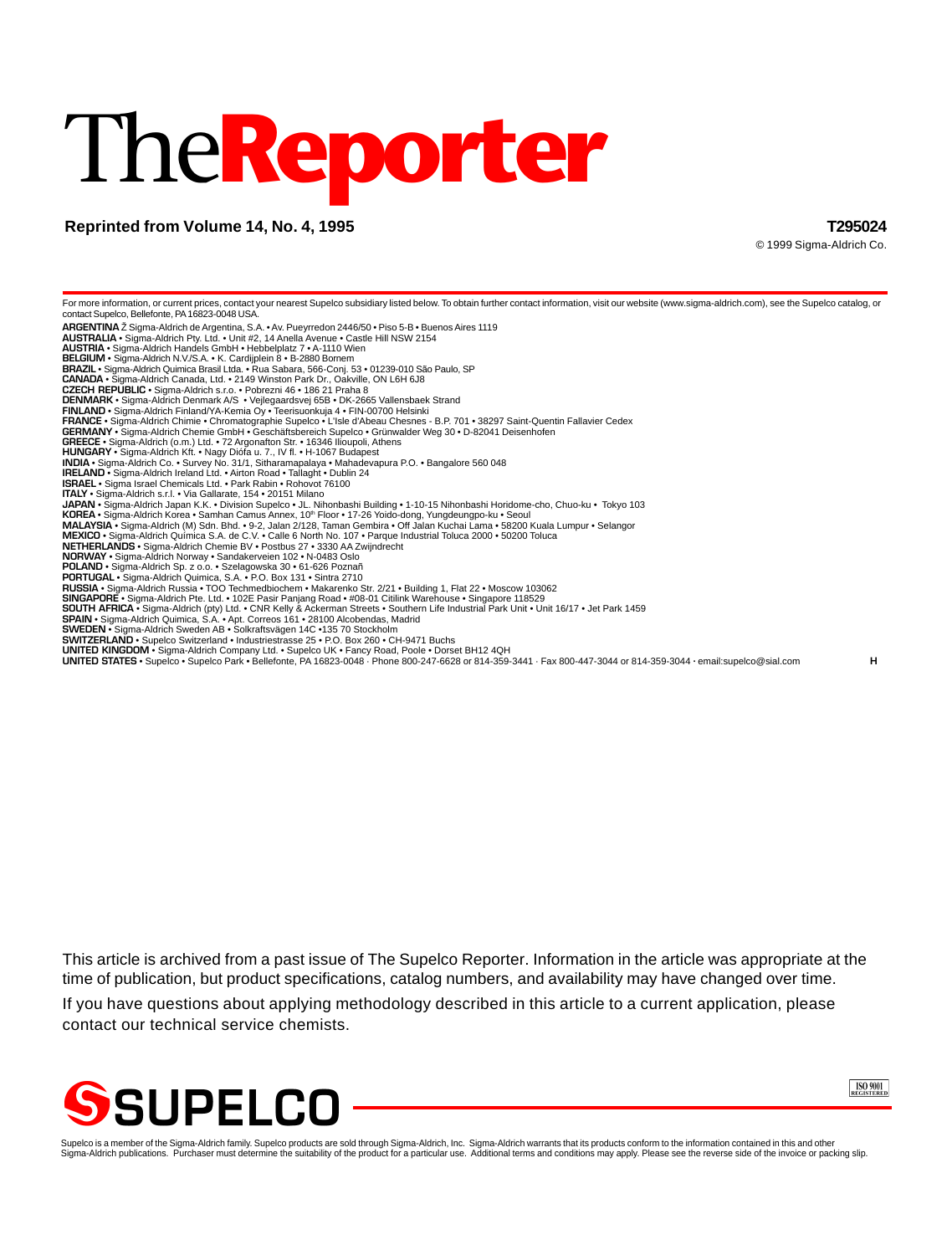# **Fast Screening for Chlorinated Pesticides, Using Solid Phase MicroExtraction (SPME) and Capillary GC**

*R. Shirey*

*Fast analysis of environmental samples increases throughput in the lab and is highly desirable for "quick turnaround" screening methods used in the field or prior to GC/MS analysis. Solid phase microextraction is a fast, solventless alternative to conventional sample extraction techniques. In SPME, analytes establish an equilibrium between the sample matrix and a stationary phase coated on a fused silica fiber, then are thermally desorbed from the fiber to the column. Because no solvent is injected, and the analytes are rapidly desorbed onto the column, short, narrow bore columns can be used. This greatly reduces analysis time and improves minimum detection limits, while maintaining resolution. SPME can be effective in screening samples for chlorinated pesticides, or as an alternative extraction method in a formal analysis.*

In analyses of chlorinated pesticides in wastewater or other environmental samples, the pesticides usually are extracted by liquid-liquid extraction or with solid phase extraction (SPE) cartridges or disks. These methods are time consuming (4-18 hours by liquidliquid extraction, 1-2 hours by SPE) and labor intensive (20-45 minutes of handling time per sample), and liquid-liquid extractions require large volumes of sample and solvents. In addition, because pesticides generally are present at ppt levels, mixed with other contaminants at higher concentrations, interfering compounds can produce extraneous peaks. Liquid-liquid extraction and SPE can carry contaminants into the final sample, producing a high background. SPE cartridges and, particularly, disks are prone to clogging with samples that contain large amounts of sediment.

In contrast, a new approach to concentrating many analytes, solid phase microextraction (SPME), is faster (15 minutes) and much less labor intensive (about 3 minutes of handling time per sample), and requires only small amounts of sample and no organic solvents. SPME also provides a low background. Less interference makes analyte identification and quantification more reliable.

SPME is a solventless extraction procedure<sup>s</sup> that does not require complex instrumentation. The technique simply involves immersing a phase-coated fused silica fiber into the liquid sample or the headspace above the sample. Pesticides or other compounds of interest adsorb to the phase, then are thermally desorbed in the injection port of the GC and transferred to the capillary column. The time required to reach adsorption equilibrium depends on the distribution constants of the analytes and the thickness of the phase. (Consistent timing is more important than full equilibrium.) Selectivity can be altered by changing the phase type or the coating thickness. Addition of salt, pH adjustment, and/or immersion of the fiber in the sample, rather than the headspace, improve recovery of difficult-to-extract compounds. Table 1, the relative

#### **Table 1. Precise Relative Responses for Chlorinated Pesticides at 50ppt**

| Compound                                                 |                                                                                                                                                                          | Mean | Relative Response ( $n = 10$ )<br>Std. Dev. | $%$ RSD |
|----------------------------------------------------------|--------------------------------------------------------------------------------------------------------------------------------------------------------------------------|------|---------------------------------------------|---------|
| $\alpha$ -BHC                                            |                                                                                                                                                                          | 0.72 | 0.07                                        | 9.2     |
| $\beta$ -BHC                                             |                                                                                                                                                                          | 0.06 | 0.01                                        | 19.1    |
| $\gamma$ -BHC                                            |                                                                                                                                                                          | 0.53 | 0.06                                        | 10.5    |
| $\delta$ -BHC                                            |                                                                                                                                                                          | 0.28 | 0.03                                        | 11.9    |
| Heptachlor                                               |                                                                                                                                                                          | 1.01 | 0.10                                        | 10.2    |
| Aldrin                                                   |                                                                                                                                                                          | 1.25 | 0.06                                        | 4.8     |
| Heptachlor epoxide                                       |                                                                                                                                                                          | 0.92 | 0.12                                        | 13.2    |
| $\gamma$ -Chlordane                                      |                                                                                                                                                                          | 0.97 | 0.12                                        | 9.9     |
| Éndosulfan I                                             |                                                                                                                                                                          | 0.87 | 0.10                                        | 11.1    |
| $\alpha$ -Chlordane                                      |                                                                                                                                                                          | 0.92 | 0.11                                        | 10.1    |
| $4,4'$ -DDE                                              |                                                                                                                                                                          | 0.92 | 0.07                                        | 8.1     |
| Dieldrin                                                 |                                                                                                                                                                          | 0.83 | 0.08                                        | 9.5     |
| Endrin                                                   |                                                                                                                                                                          | 0.68 | 0.06                                        | 9.1     |
| Endosulfan II                                            |                                                                                                                                                                          | 0.72 | 0.09                                        | 13.0    |
| $4,4'$ -DDD                                              |                                                                                                                                                                          | 0.69 | 0.06                                        | 8.9     |
| Endrin aldehyde                                          |                                                                                                                                                                          | 0.13 | 0.04                                        | 28.6    |
| Endosulfan sulfate                                       |                                                                                                                                                                          | 0.54 | 0.06                                        | 11.9    |
| $4,4'$ -DDT                                              |                                                                                                                                                                          | 0.51 | 0.08                                        | 15.2    |
| Endrin ketone                                            |                                                                                                                                                                          | 0.57 | 0.06                                        | 10.7    |
| Methoxychlor                                             |                                                                                                                                                                          | 0.26 | 0.04                                        | 16.2    |
| SPME:<br>Cat. No.:                                       | 100um PDMS phase fiber immersed in 4mL water (15 min)<br>57300-U                                                                                                         |      |                                             |         |
| Column:<br>Cat. No.:<br>Oven Temp.:<br>Carrier:<br>Det.: | SPB-5, 15m x 0.20mm ID, 0.20um film<br>24165-U<br>120°C (1 min) to 180°C at 30°C/min, then to 290°C at 10°C/min<br>helium, 37cm/sec (set at 120°C)<br>$ECD.300^{\circ}C$ |      |                                             |         |
| lnj.:                                                    | 260°C (splitless - closed 3 min)                                                                                                                                         |      |                                             |         |

responses for a series of ten extractions of chlorinated pesticides, shows that SPME is consistent in routine use.

Chlorinated pesticides can be analyzed on a 15m x 0.20mm ID x 0.20µm phase film SPB™-5 or SPB-608 column – either will resolve all of the pesticides listed in Table 1. Columns typically used for this analysis are 30 meters long x 0.25mm ID, to accommodate solvent injection. Because SPME does not introduce solvent onto the column, the shorter, narrower column and a higher initial temperature can be used. The short column/high temperature combination reduces analysis time by 10-15 minutes per sample. Figure A shows a dual column analysis of these pesticides following extraction from water by SPME. All analytes were identified and quantified in less than 15 minutes. The 15m x 0.20mm ID columns were easy to install as a pair and it was not difficult to match flow rates. Figure A also shows pesticides from hazardous waste on the SPB-608 column. The combination of extraction by SPME and analysis on short capillary columns can greatly increase the number of samples screened in a day. SPME can be used for